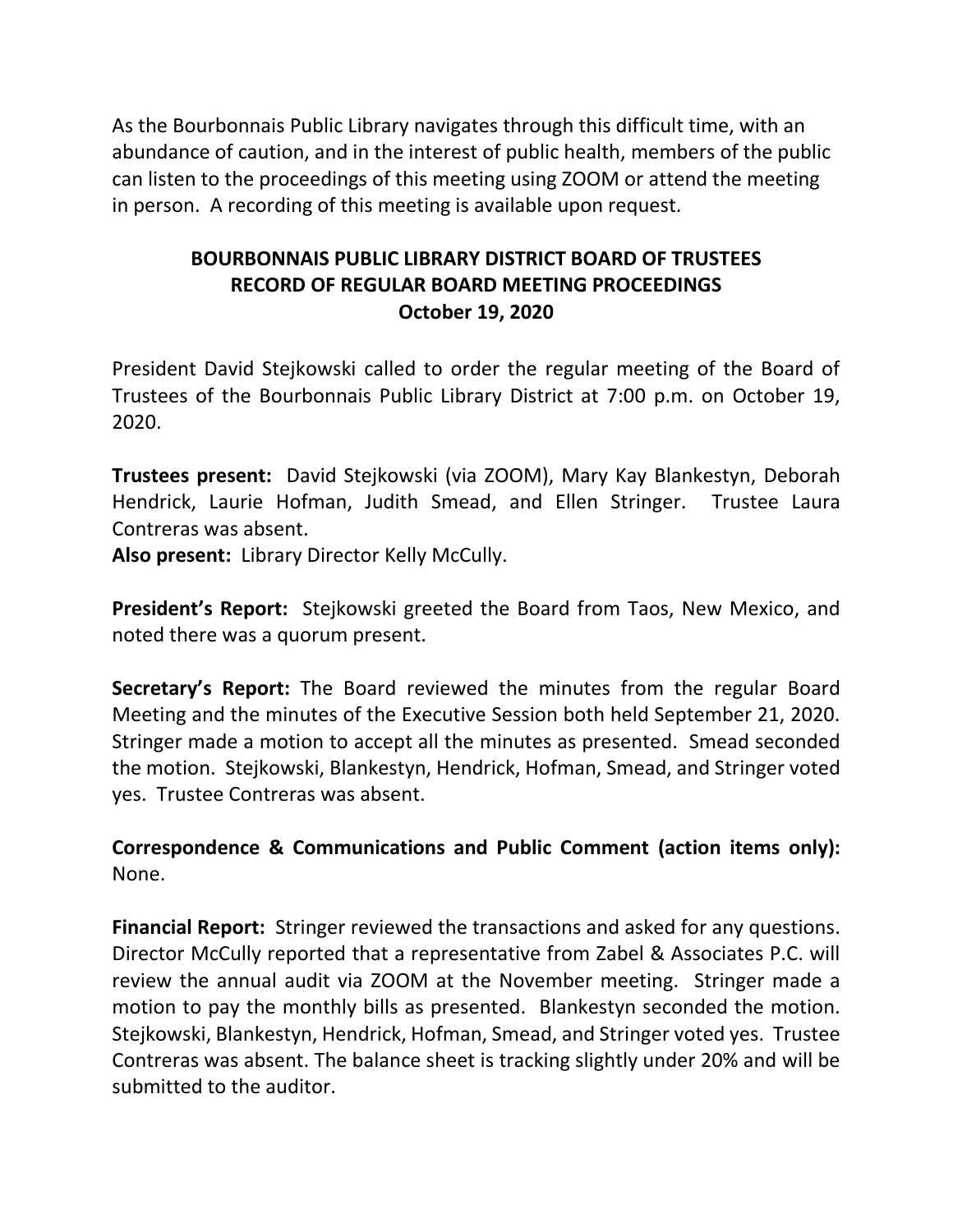## **Director's Report:**

Deadlines: September 22, Election packets may be distributed and circulation of nominating petitions begins. November 3, General Election. December 1, Last day to adopt Levy Ordinance for FY2021-2022. December 14-21, Filing dates for Consolidated Election packets. December 27, Last day to file FY20 Audit Report and Annual Financial Report. April 6, 2021, Consolidated Election.

Marketing: There are currently 1,383 people on the library email list. The Library has 2,155 followers on Facebook and 674 followers on Instagram (a bar graph was included showing marketing stats).

September was Library Card Sign Up Month. During this month, the American Library Association and libraries across the country unite in a national effort to promote library services. BPL marketing posts for Sign Up Month had a combined reach of 2,717. The efforts of our Marketing and Circulation Teams resulted in 77 new patron cards.

**Building and Grounds:** Library Custodian, Bill Johnson, is working on updating the library's floor plan to include location markers for fire extinguishers, emergency exits, and our severe weather shelter location. The plan will eventually be posted in the lobby as recommended by the *Serving Our Public 4.0 Standards for Illinois Public Libraries* safety standards. New signage has been posted throughout the Library to identify fire extinguishers. Extinguishers are inspected annually.

Tholens is developing a landscaping refresh plan for the front of the Library and reinforcement/improvement of the stone around the digital sign planting area. Many of the bushes along the front of the building have died or are overgrown. Tholens will try to incorporate any plants or shrubs that are still in good shape into the new design.

**Adult Services:** The Adult Services Department has a variety of content available on BPL's YouTube Channel. In September Illinois Voter Registration and Creativebug tutorials were filmed. A Banned Books Week discussion, Creepy Fiction Readers' Advisory, and a Terrifying Tuesday poetry series were all recorded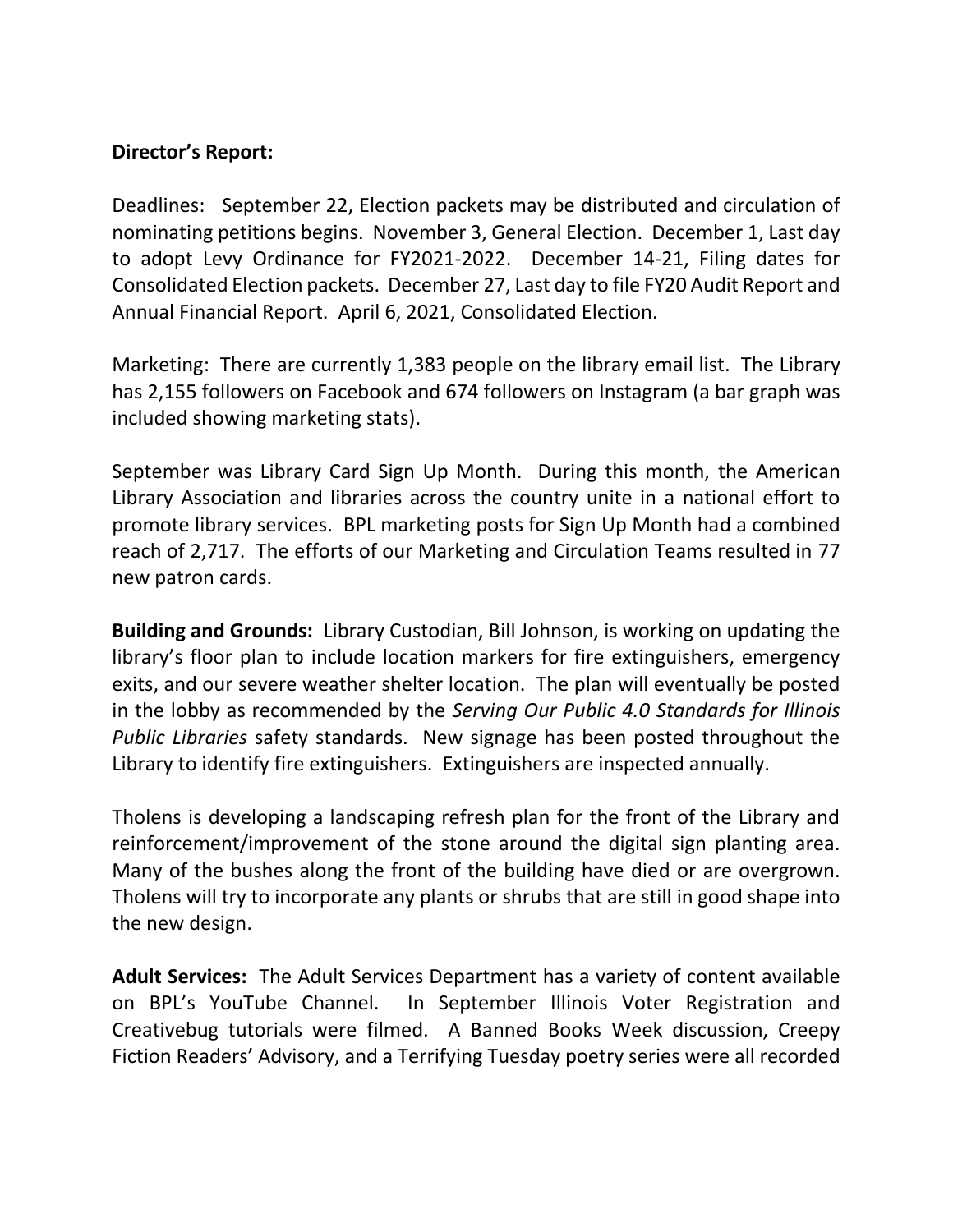and are available for viewing. Virtual programming includes Virtual Crossword Club and Medicare 101.

**Youth Services:** Youth Services celebrated Hispanic Heritage Month with reading displays and book recommendations. Youth Services Assistant, Raegan Zelaya, shared her Hispanic family heritage and presented bilingual storytimes that are available on the BPL YouTube Channel.

The Youth Services Team filmed a fun promotional video to encourage participation in the One Thousand Books Before Kindergarten program. Prize bags were distributed to the first two participants that completed the program.

Youth Services Staff worked with the Bourbonnais Upper Grade Center librarian, Cate Peterson, to develop reading lists that meet the six different categories of required reading for junior high language arts students. Students are required to read books from each category and often have a hard time locating titles. These lists will be an excellent resource for students, teachers, and BPL staff assisting with readers' advisory.

**Circulation Services:** Despite having less than 50% of our normal library visitors in September, our circulation of physical items continued to improve. In September 2019, we had 9,837 visitors that checked out 18,080 items. In September of 2020, there were 3,825 visitors that checked out 14,263 items.

Materials are still placed in quarantine for seven days as recommended by RAILS. The quarantine process and procedures can be confusing, and sometimes frustrating, for patrons. The Library will continue to post reminders on BPL social media platforms about the quarantine process, and offer bookmarks created by PrairieCat that provide FAQs about returned materials. Fines are not assessed during the quarantine period.

**Technical Services:** 442 new items were added to the collection. 863 items were weeded from the collections.

Tech Services Supervisor, Kris Weybright, continues to clean up spine labels and shift in nonfiction. This month she focused on Dewey areas 948 - 973.911.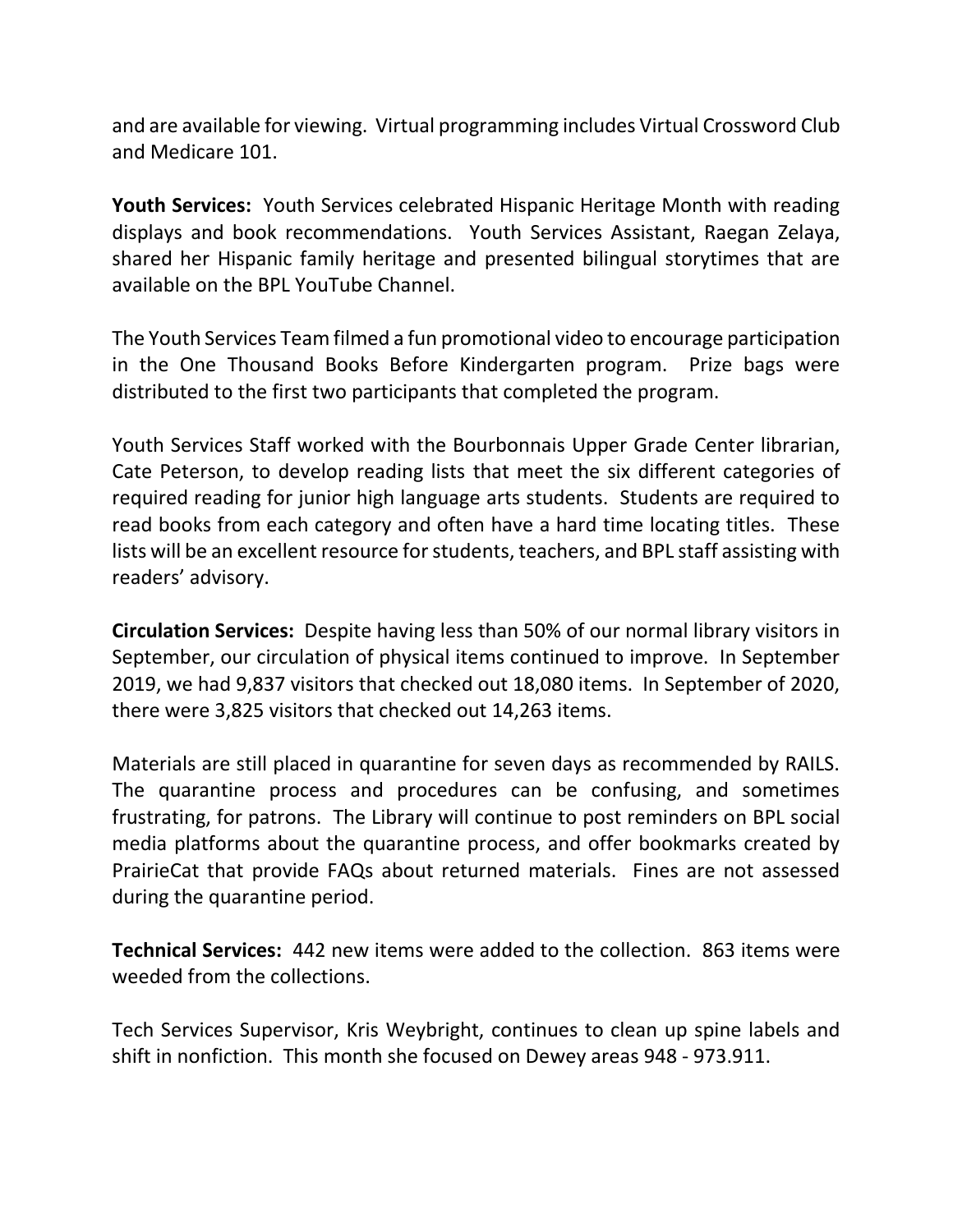We currently offer 61 magazine subscriptions. Back issues of magazines are kept for nine months after the calendar year in which they are printed. The 2019 back issues were recycled in September. During Phase 3 of our Reopening Plan, magazines are available for check out only.

## **Committee Reports:**

#### **Personnel:** None.

**Finance:** Schedule meeting to discuss 2021-22 Levy Ordinance. McCully will email Stringer with possible dates for this meeting.

**Policy:** Schedule meeting to discuss *Personnel Policy 02-14 Dress Code*. McCully will email Hendrick with possible date for a meeting.

**Building and Grounds:** None.

**Long Range Planning:** None.

#### **Unfinished Business:**

Discuss Library Response to Illinois COVID-19: Director McCully continues to monitor the COVID-19 situation in Kankakee County and recommends the Library stay at Phase 3.

#### **New Business:**

Discuss & Approve Election Day Closure: McCully led a discussion concerning closing the Library on Election Day, November 3. The Library requires library staff and patrons to wear a mask while in the Library. Because the Library is a polling place and voters are not required to wear a mask, McCully expressed concern for library staff and patrons. She recommended closing the Library on Election Day. Stejokwski made a motion to close the Library on Election Day. Hofman seconded the motion. Stejkowski, Blankestyn, Hendrick, Hofman, Smead, and Stringer voted yes. Trustee Contreras was absent.

Review and Discuss Chapter 1-2 *Core Standards & Governance and Administration of the Serving Our Public 4.0 Standards for Illinois Public Libraries*: McCully led a discussion of these chapters. Chapter 1 detailed the twenty-three Illinois Public Library Core Standards. Bourbonnais Public Library continues to meet these core standards. McCully may revisit the technology plan mentioned in Core 13.